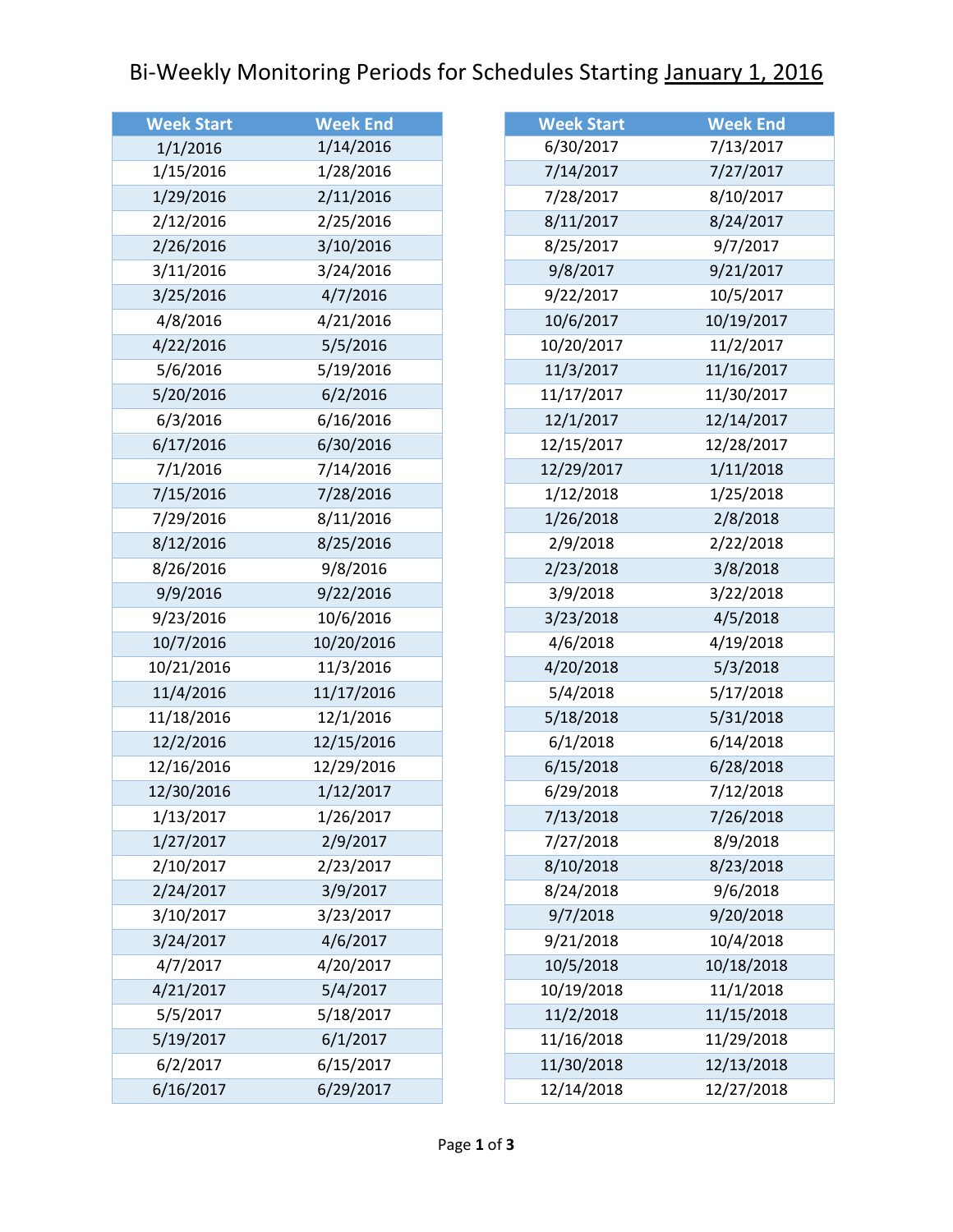## Bi-Weekly Monitoring Periods for Schedules Starting January 1, 2016

| <b>Week Start</b> | <b>Week End</b> |
|-------------------|-----------------|
| 12/28/2018        | 1/10/2019       |
| 1/11/2019         | 1/24/2019       |
| 1/25/2019         | 2/7/2019        |
| 2/8/2019          | 2/21/2019       |
| 2/22/2019         | 3/7/2019        |
| 3/8/2019          | 3/21/2019       |
| 3/22/2019         | 4/4/2019        |
| 4/5/2019          | 4/18/2019       |
| 4/19/2019         | 5/2/2019        |
| 5/3/2019          | 5/16/2019       |
| 5/17/2019         | 5/30/2019       |
| 5/31/2019         | 6/13/2019       |
| 6/14/2019         | 6/27/2019       |
| 6/28/2019         | 7/11/2019       |
| 7/12/2019         | 7/25/2019       |
| 7/26/2019         | 8/8/2019        |
| 8/9/2019          | 8/22/2019       |
| 8/23/2019         | 9/5/2019        |
| 9/6/2019          | 9/19/2019       |
| 9/20/2019         | 10/3/2019       |
| 10/4/2019         | 10/17/2019      |
| 10/18/2019        | 10/31/2019      |
| 11/1/2019         | 11/14/2019      |
| 11/15/2019        | 11/28/2019      |
| 11/29/2019        | 12/12/2019      |
| 12/13/2019        | 12/26/2019      |
| 12/27/2019        | 1/9/2020        |
| 1/10/2020         | 1/23/2020       |
| 1/24/2020         | 2/6/2020        |
| 2/7/2020          | 2/20/2020       |
| 2/21/2020         | 3/5/2020        |
| 3/6/2020          | 3/19/2020       |
| 3/20/2020         | 4/2/2020        |
| 4/3/2020          | 4/16/2020       |
| 4/17/2020         | 4/30/2020       |
| 5/1/2020          | 5/14/2020       |
| 5/15/2020         | 5/28/2020       |
| 5/29/2020         | 6/11/2020       |
| 6/12/2020         | 6/25/2020       |

| <b>Week Start</b> | <b>Week End</b> |
|-------------------|-----------------|
| 6/26/2020         | 7/9/2020        |
| 7/10/2020         | 7/23/2020       |
| 7/24/2020         | 8/6/2020        |
| 8/7/2020          | 8/20/2020       |
| 8/21/2020         | 9/3/2020        |
| 9/4/2020          | 9/17/2020       |
| 9/18/2020         | 10/1/2020       |
| 10/2/2020         | 10/15/2020      |
| 10/16/2020        | 10/29/2020      |
| 10/30/2020        | 11/12/2020      |
| 11/13/2020        | 11/26/2020      |
| 11/27/2020        | 12/10/2020      |
| 12/11/2020        | 12/24/2020      |
| 12/25/2020        | 1/7/2021        |
| 1/8/2021          | 1/21/2021       |
| 1/22/2021         | 2/4/2021        |
| 2/5/2021          | 2/18/2021       |
| 2/19/2021         | 3/4/2021        |
| 3/5/2021          | 3/18/2021       |
| 3/19/2021         | 4/1/2021        |
| 4/2/2021          | 4/15/2021       |
| 4/16/2021         | 4/29/2021       |
| 4/30/2021         | 5/13/2021       |
| 5/14/2021         | 5/27/2021       |
| 5/28/2021         | 6/10/2021       |
| 6/11/2021         | 6/24/2021       |
| 6/25/2021         | 7/8/2021        |
| 7/9/2021          | 7/22/2021       |
| 7/23/2021         | 8/5/2021        |
| 8/6/2021          | 8/19/2021       |
| 8/20/2021         | 9/2/2021        |
| 9/3/2021          | 9/16/2021       |
| 9/17/2021         | 9/30/2021       |
| 10/1/2021         | 10/14/2021      |
| 10/15/2021        | 10/28/2021      |
| 10/29/2021        | 11/11/2021      |
| 11/12/2021        | 11/25/2021      |
| 11/26/2021        | 12/9/2021       |
| 12/10/2021        | 12/23/2021      |